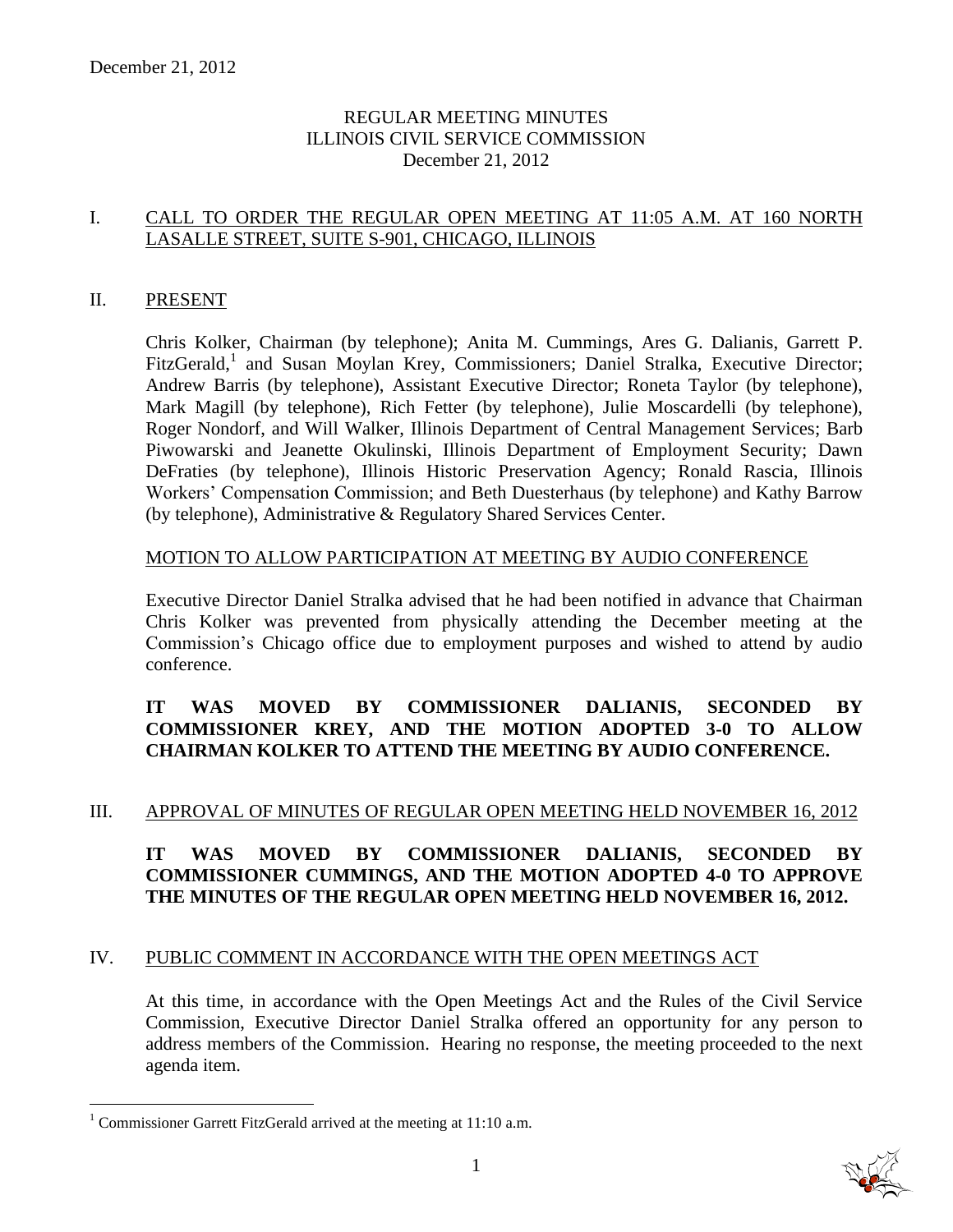#### $V<sub>r</sub>$ EXEMPTIONS UNDER SECTION 4d(3) OF THE PERSONNEL CODE

# A. Report on Exempt Positions from Illinois Dept. of Central Management Services

|        | Total            | Number of Exempt |
|--------|------------------|------------------|
| Agency | <b>Employees</b> | Positions        |
|        |                  |                  |
|        |                  |                  |
|        |                  |                  |
|        |                  |                  |
|        |                  |                  |
|        |                  |                  |
|        |                  |                  |
|        |                  |                  |
|        |                  |                  |
|        |                  |                  |
|        |                  |                  |
|        |                  |                  |
|        |                  |                  |
|        |                  |                  |
|        |                  |                  |
|        |                  |                  |
|        |                  |                  |
|        |                  |                  |
|        |                  |                  |
|        |                  |                  |
|        |                  |                  |
|        |                  |                  |
|        |                  |                  |
|        |                  |                  |
|        |                  |                  |
|        |                  |                  |
|        |                  |                  |
|        |                  |                  |
|        |                  |                  |
|        |                  |                  |
|        |                  |                  |
|        |                  |                  |
|        |                  |                  |
|        |                  |                  |
|        |                  |                  |
|        |                  |                  |
|        |                  |                  |
|        |                  |                  |
|        |                  |                  |
|        |                  |                  |
|        |                  |                  |
|        |                  |                  |
|        |                  |                  |
|        |                  |                  |
|        |                  |                  |
|        |                  |                  |
|        |                  |                  |
|        |                  |                  |
|        |                  |                  |
|        |                  |                  |
|        |                  |                  |
|        |                  |                  |

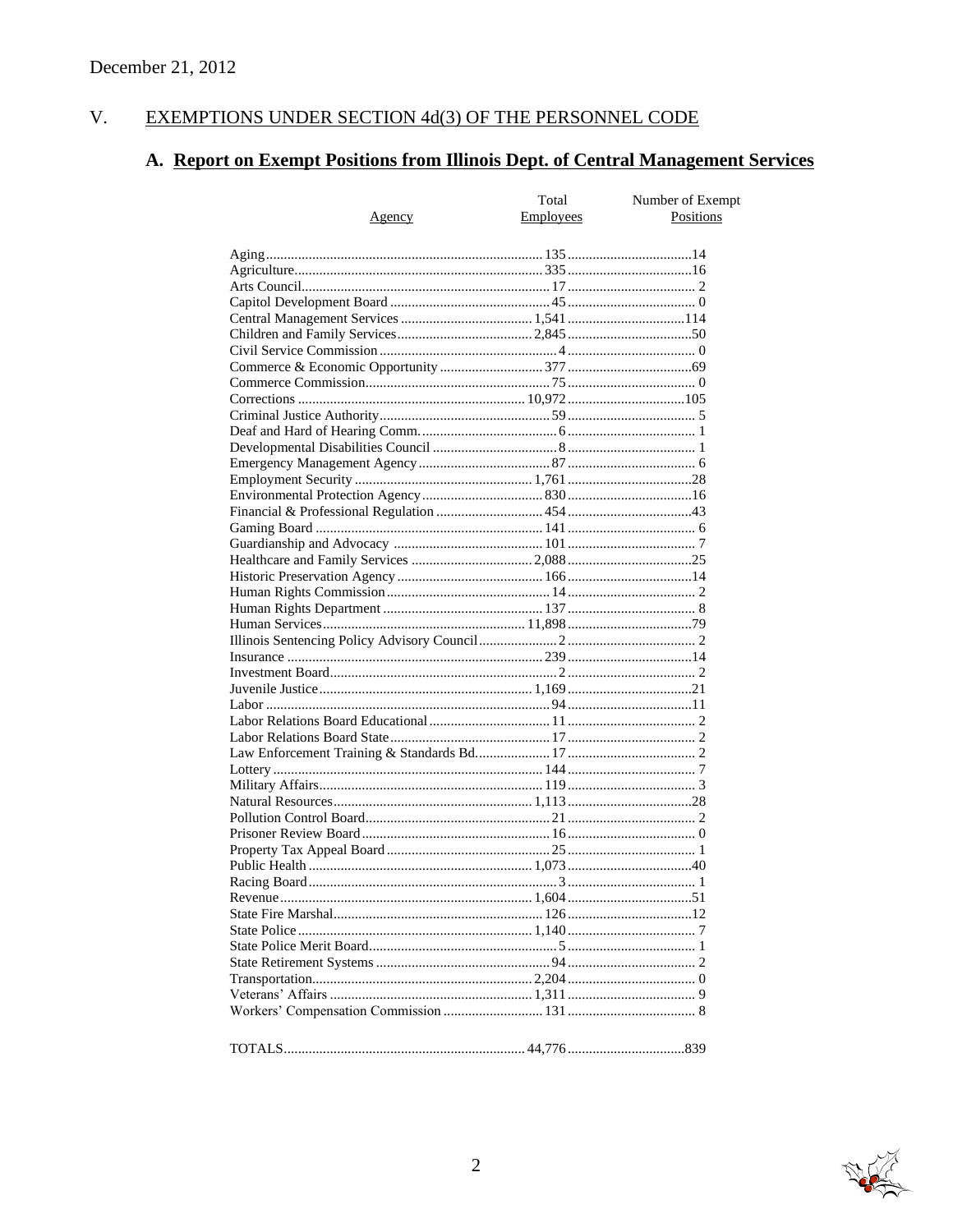#### **B. Governing Rule – Section 1.142 Jurisdiction B Exemptions**

- a) The Civil Service Commission shall exercise its judgment when determining whether a position qualifies for exemption from Jurisdiction B under Section 4d(3) of the Personnel Code. The Commission will consider any or all of the following factors inherent in the position and any other factors deemed relevant to the request for exemption:
	- 1) The amount and scope of principal policy making authority;
	- 2) The amount and scope of principal policy administering authority;
	- 3) The amount of independent authority to represent the agency, board or commission to individuals, legislators, organizations or other agencies relative to programmatic responsibilities;
	- 4) The capability to bind the agency, board or commission to a course of action;
	- 5) The nature of the program for which the position has principal policy responsibility;
	- 6) The placement of the position on the organizational chart of the agency, board or commission;
	- 7) The mission, size and geographical scope of the organizational entity or program within the agency, board or commission to which the position is allocated or detailed.
- b) The Commission may, upon its own action after 30 days notice to the Director of Central Management Services or upon the recommendation of the Director of the Department of Central Management Services, rescind the exemption of any position that no longer meets the requirements for exemption set forth in subsection (a). However, rescission of an exemption shall be approved after the Commission has determined that an adequate level of managerial control exists in exempt status that will insure responsive and accountable administrative control of the programs of the agency, board or commission.
- c) For all positions currently exempt by action of the Commission, the Director of Central Management Services shall inform the Commission promptly in writing of all changes in essential functions, reporting structure, working title, work location, position title, position number or specialized knowledge, skills, abilities, licensure or certification.
- d) Prior to granting an exemption from Jurisdiction B under Section 4d(3) of the Personnel Code, the Commission will notify the incumbent of the position, if any, of its proposed action. The incumbent may appear at the Commission meeting at which action is to be taken and present objections to the exemption request.

(Source: Amended at 34 Ill. Reg. 3485, effective March 3, 2010)

\* \* \*

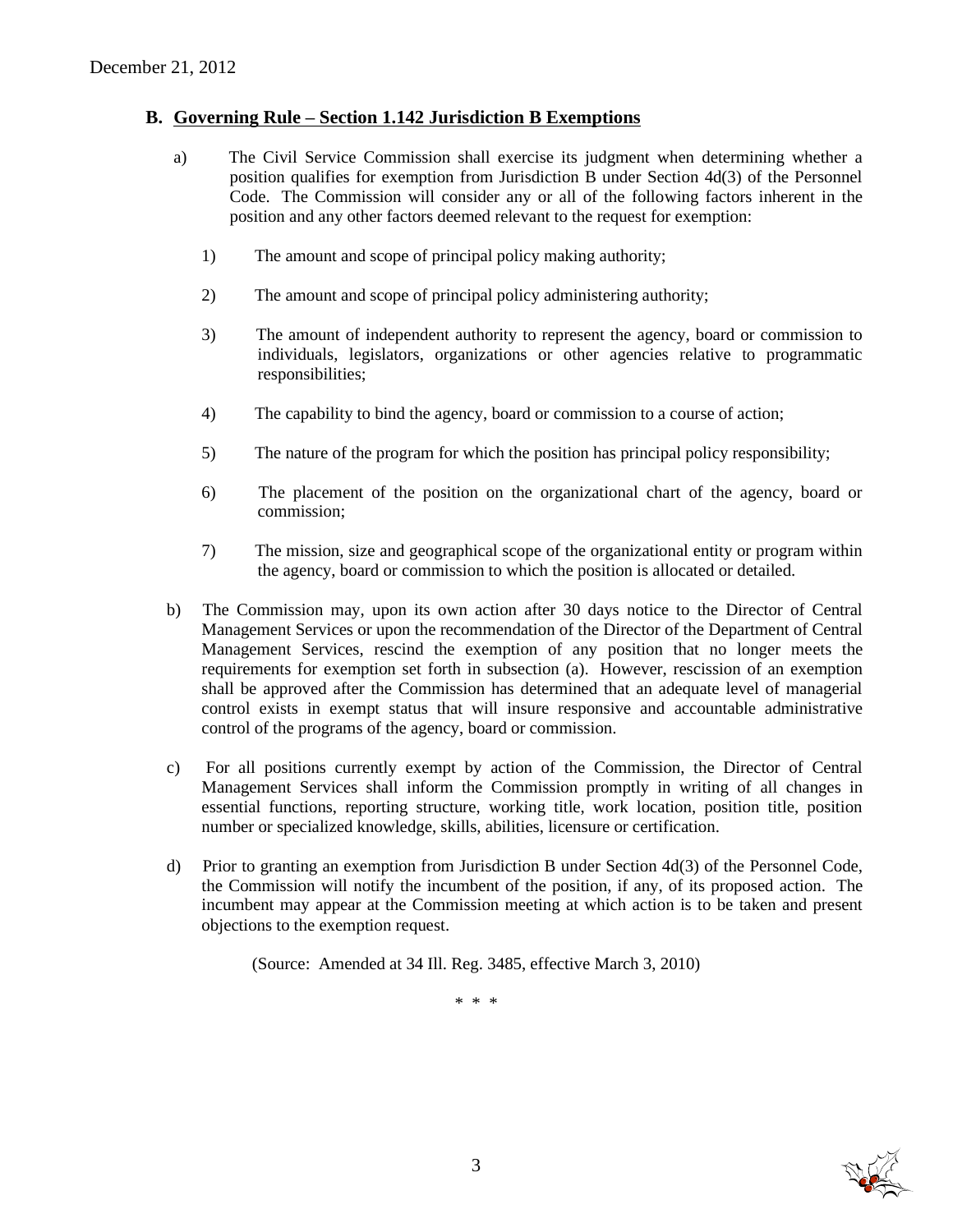# **C. Requests for 4d(3) Exemption**

Executive Director Daniel Stralka reported:

- As to Item C, the agency requested that this be continued to January.
- As to Items D1-D3, these requests are all from the Department of Employment Security and all report to the Executive Deputy Director of Service Delivery who reports to the Director. Item D1 is the Assistant Deputy Director of Service Delivery; D2 is the Manager of the Employment Services program; D3 is the Manager of the Unemployment Insurance program. These were first up for consideration at the Commission's September meeting. All remaining issues with these requests have been resolved during this time period which mostly involved clarifying the organizational structure of the agency and these positions.

As to D1, it has principal policy development responsibility for all programs under Service Delivery at the agency which includes Unemployment Insurance and Employee Services. It is similar to the previously exempted Assistant Deputy Director for Business Services at the agency. For this reason, Staff recommended approval of this request.

D2 and D3 are positions also under Service Delivery. These positions have principal policy implementation responsibility for major programs of the agency. Employee Services includes programs to assist the unemployed in finding new employment. Unemployment Insurance is to provide benefits to applicants and is self-explanatory. For these reasons, Staff recommended approval of these requests. Barb Piwowarski, Deputy Director of Administration, Illinois Department of Employment Security, expressed agreement with this summation.

- As to Item E, the agency requested that this be continued to January.
- As to Items F1-F4, the agency has requested that Item F2 be withdrawn and that Item F3 be continued to January. The two remaining requests are both from the Department of Central Management Services and involve the establishment of a new Bureau called Agency Services.

Item F1 is the Deputy Director for this Bureau which includes programs such as Vehicles, I-Cycle/Waste Reduction, Surplus, Printing, and Mail/Messenger. It reports to a statutory Assistant Director. For these reasons, Staff recommended approval of this request.

Item F4 is the I-Cycle/Waste Reduction Manager, a position that reports to the Deputy Director. This position has principal policy implementation responsibility for these statewide recycling programs under the Illinois Solid Waste Management Act. For this reason, Staff recommended approval of this request. Will Walker, Central Management Services Deputy Director, expressed agreement with this summation.

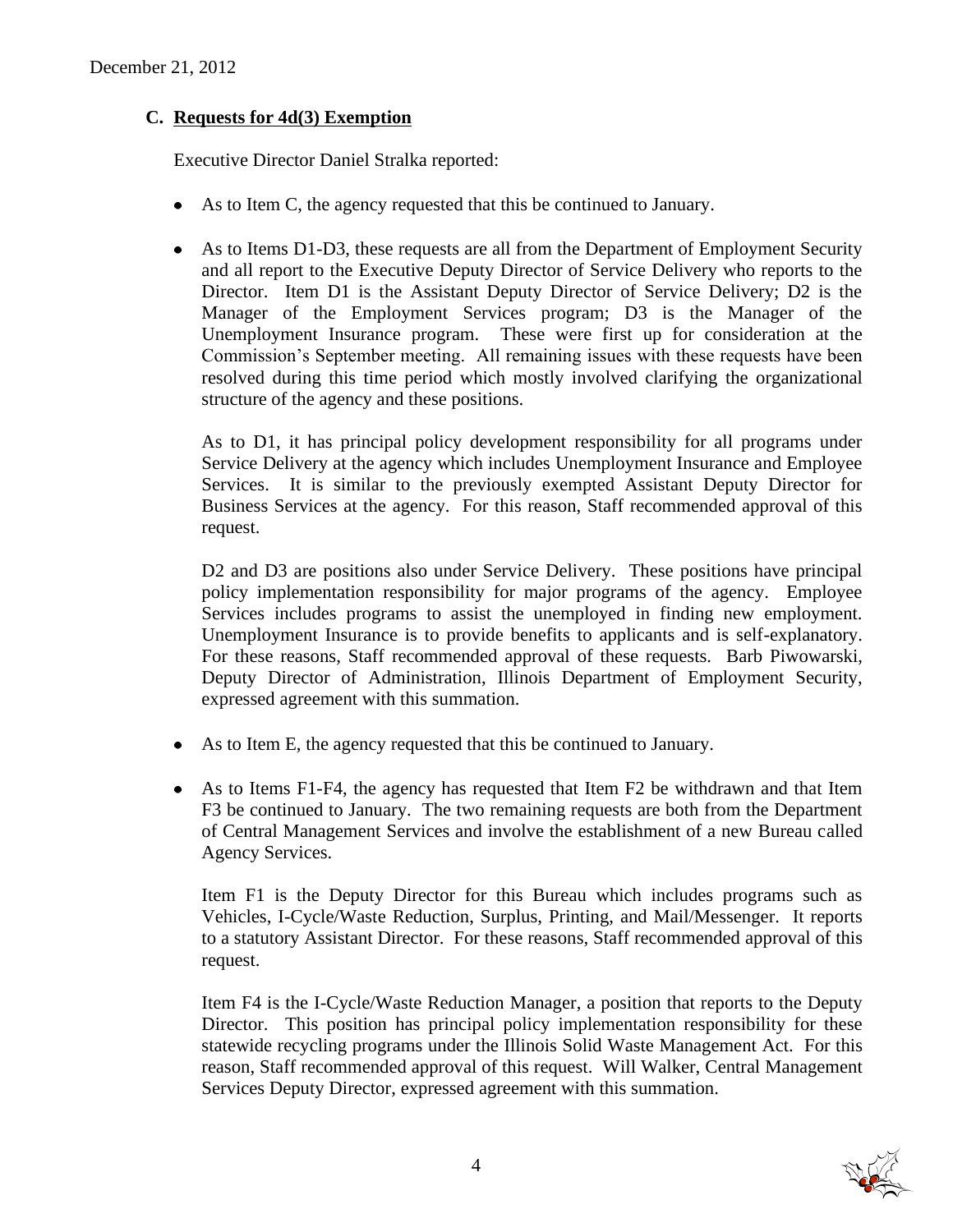- As to Items G1-G2, these requests are from the Department of Children and Family Services and are for Deputy Chiefs of Staff who report to the Chief of Staff who reports to the Director. They were previously submitted for exemption in September and denied. The agency subsequently clarified the position descriptions and resubmitted them for exemption. Item G1 is in Cook County and has principal policy responsibility as the Chief Administrative Law Judge for the agency's administrative hearings unit. As the Commission has exempted similar such positions in other agencies, Staff recommended approval of this request. Item G2 is in Sangamon County and has principal policy responsibility for the agency's placement resources programs. These programs had previously supported the exemption of a position that is in the process of being abolished. Staff recommended approval of this request and will monitor progress of the abolishment to ensure there is no overlap of exempt positions with this program.
- As to Item H, this request is for the Chief Technology Officer at the Illinois Department of Employment Security, a position that reports to the Chief Information Officer who reports to the Director. This position does not have any principal policy responsibility as it reports to a 4d(3) exempt Chief Information Officer, and the Information Technology program is a support program and not an operational program of the agency. Commission staff is unaware of any agency outside of Central Management Services that has more than one 4d(3) exempt Information Technology position. For that reason, it was the Staff recommendation to deny this request.

Barb Piwowarski explained that this position makes policy decisions in the technology area while the Chief Information Officer is more focused on the business programs of the agency. It will be deciding which systems the agency develops or acquires to ensure there is no interruption in the services the agency performs in paying benefits and collecting taxes, an area the State is "woefully" behind on. Such responsibilities require a candidate with a specialized skill set.

Commissioner Dalianis inquired of Executive Director Stralka the ramifications of granting an exemption to two positions in an agency's Information Technology program. Executive Director Stralka responded that it sets a precedent whereby all other agencies may now submit requests for multiple principal policy exempt positions in this program area, an area which only recently has been utilized to support such exemptions. He noted the difficulty in rationalizing how multiple positions in a support program area can support principal policy exemptions. In addition, there are a large number of exempt positions in the Bureau of Communications and Computer Services in the Department of Central Management Services which may overlap with agency position responsibilities in this area.

Commissioner FitzGerald asked Barb Piwowarski to elaborate on how developing system architecture ties in to policy making decisions. Piwowarski responded that the determining the issue of what architecture an agency is to use is itself a policymaking decision. She pointed out how the agency is presently utilizing 1980s architecture for its systems. Commissioner FitzGerald further inquired if the Chief Information Officer was filled. Barb Piwowarski indicated it was and that person needs a technologically advanced resource to make the architecture policy. Rich Fetter, Deputy Director of the

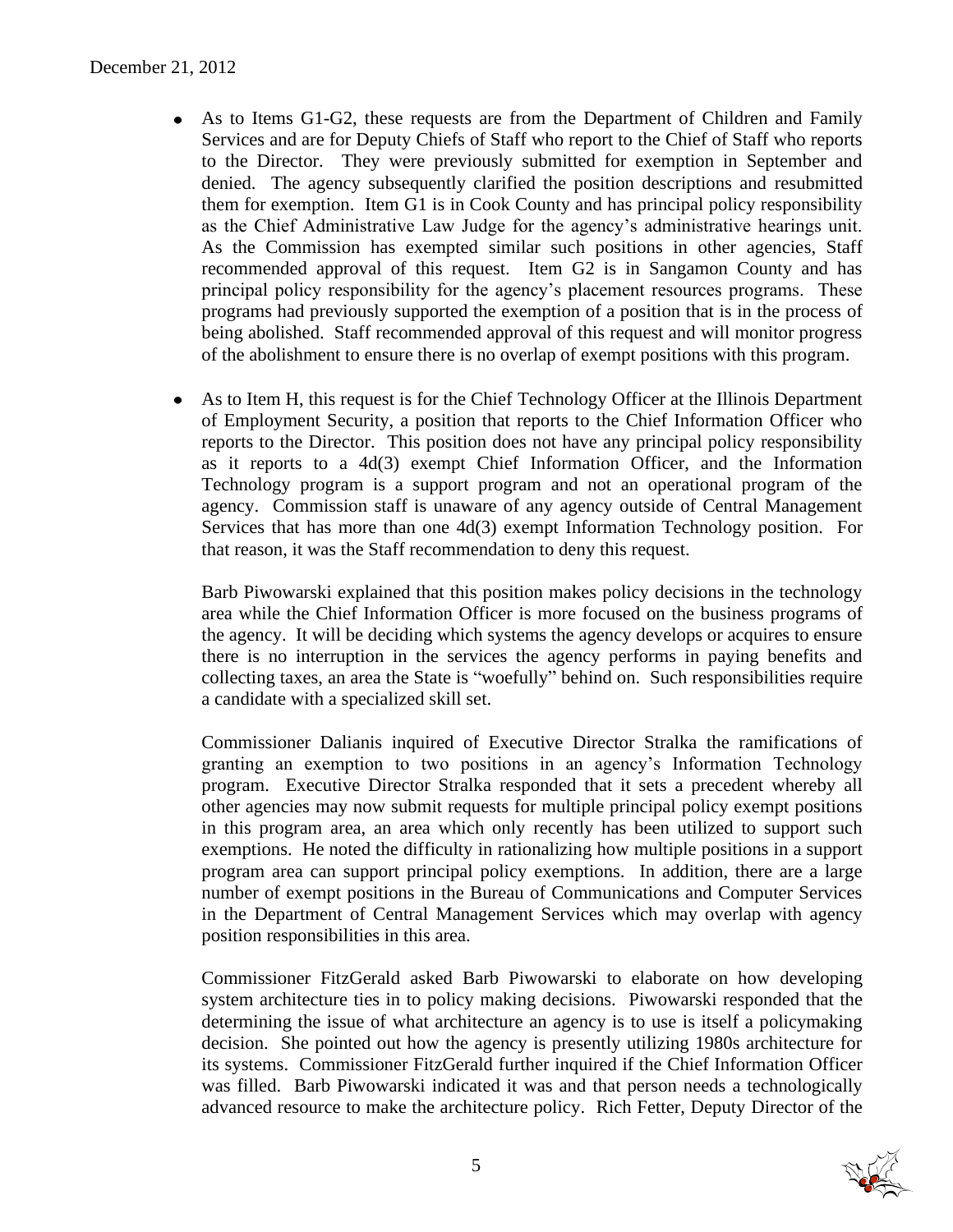Bureau of Communications and Computer Services, elaborated on the system architecture issue. He acknowledged it can be perceived that the State is woefully behind in some areas, but the present protocol is for an agency to make the business decisions while his Bureau then makes the final decision on the architecture. They have Statewide computing infrastructure responsibility.

Commissioner FitzGerald noted that a very important job is not the equivalent of a principal policy exempt position. Commissioner Cummings opined that this position appears to lack sufficient policy making responsibilities to warrant exemption. After additional discussion, it was the consensus of the Commissioners to continue this matter to January for the agency to provide additional information as to why this position warrants a principal policy exemption.

- As to Item I, the agency requested that this be withdrawn.
- As to Items J1-J2, these requests are from the Department of Juvenile Justice and are for two Regional Administrators for the Aftercare Services Program. Both positions report to the Deputy Director of Aftercare Services, a position that reports to the Director. The Aftercare Services program is the equivalent of the parole program at the Department of Corrections but for juvenile offenders. The Commission previously approved exemption requests for similar positions at the Department of Corrections. For these reasons, Staff recommended approval of these requests.
- As to Item K, the agency requested that this be continued to January.
- As to Items L1-L3, these requests are from the Bureau of Communications and Computer Services (BCCS) in the Department of Central Management Services, and all these positions report to the Bureau's Deputy Director who reports to the Director.

Item L1 is the Enterprise Architecture and Strategy Executive and L2 is the Enterprise Project Management Office Executive. While Staff has been sufficiently informed to believe that ultimately both will qualify for exemption, there remained some minimal concerns about overlap with existing exempt positions at BCCS. Both are technical positions and the Deputy Director was present to address these requests.

Item L3 is the Chief Customer Officer at BCCS and has principal policy responsibilities in managing the Information Technology Service Desk and other end user support activities. Considering the scope of such a position and the importance of maintaining end user access to the State's system, Staff recommended approval of this request.

Rich Fetter explained how Item L1 establishes policies for developing Statewide system architecture. The computer infrastructure this position has responsibility for needs to meet the business goals of the various agencies and other end-users. It does not have sole responsibility in this area, but it has primary responsibility because it is a collaborative effort with the BCCS senior leadership team.

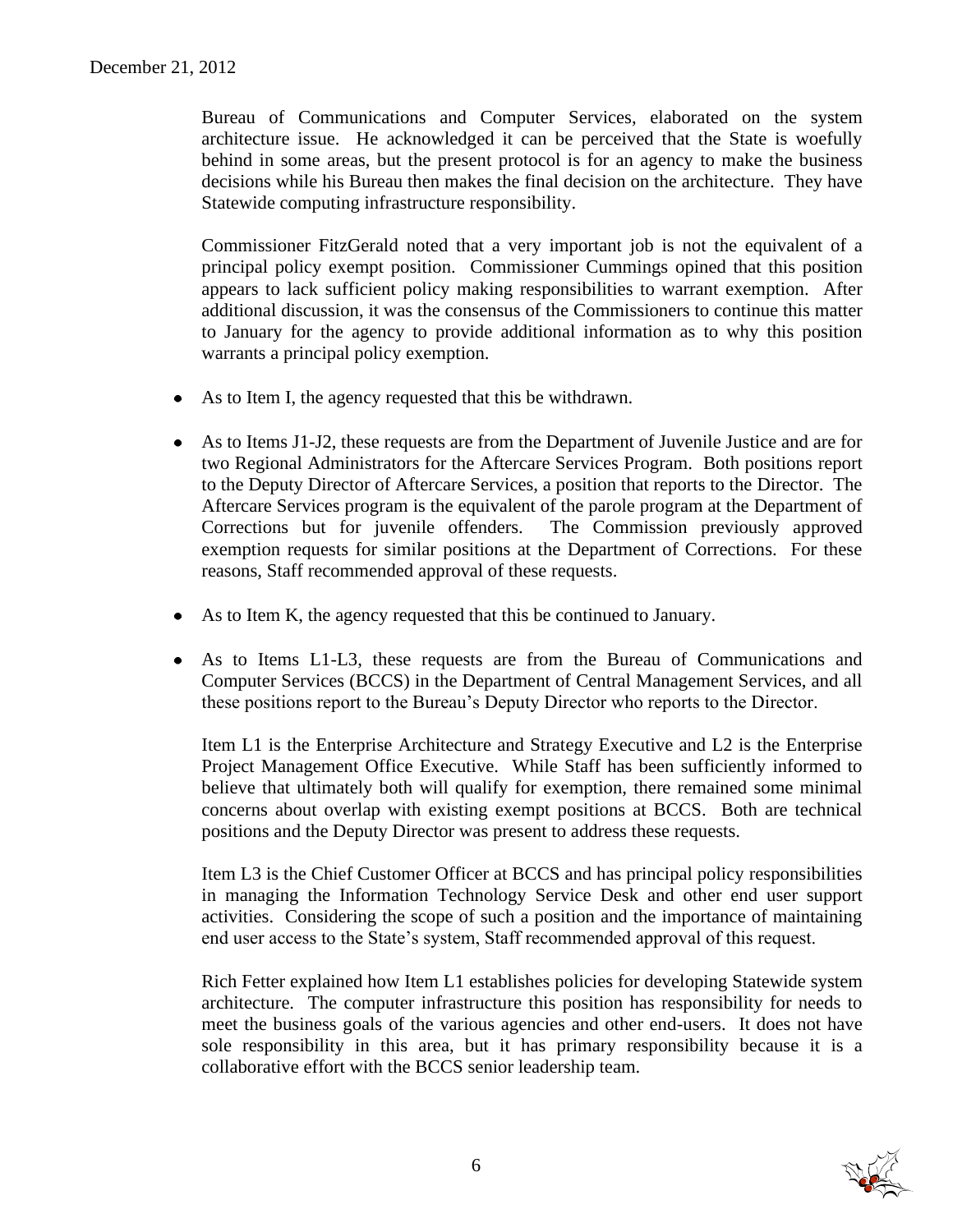Item L2 is in charge of all programs and projects that BCCS runs. It has significant interaction with other State agencies and external entities since these are usually part of a larger grid.

Chairman Kolker indicated he had concerns that these responsibilities may overlap with other exempt positions and suggested that this matter be continued to allow these to be addressed. Rich Fetter inquired if this meant the Commission was seeking additional information. Chairman Kolker replied affirmatively, noting his growing concern over granting principal policy exemptions for so many technical positions in the State.

- As to Item M, this request is for the Agency Procurement Officer and Contract and Procurement Manager at the Illinois Historic Preservation Agency, a position that reports to the Director. Along with typical agency procurement functions, it also negotiates contracts and operational agreements specific to the agency. As the Commission has approved exemptions for similar positions in the past, Staff recommended approval of this request. Dawn DeFraties, Human Resources Director for the Illinois Historic Preservation Agency, expressed agreement with this summation.
- As to Item N, this request is for the Senior Policy Advisor at the Illinois Emergency Management Agency, a position that reports to the Director. This position was first granted a term exemption back in 2008 because there were concerns over its inclusion in a collective bargaining unit. It was granted a total of five subsequent extensions while the Commission waited for resolution of the collective bargaining status. The last extension expires this month. The agency submitted this request for another extension. However, the position is now vacant and the agency did not respond to Staff's request for additional information. For these reasons, Staff recommended denial of this request. Roneta Taylor, Central Management Services Technical Services, indicated that she had inquired of Labor Relations as to the current status of this position but did not receive any response.

# **IT WAS MOVED BY COMMISSIONER FITZGERALD, SECONDED BY COMMISSIONER DALIANIS, AND THE MOTION ADOPTED 5-0 TO CONTINUE THE REQUESTS FOR 4D(3) EXEMPTION FOR THE FOLLOWING POSITIONS:**

- **C: Mental Health & Addiction Recovery Management Supervisor (Corrections)**
- **E: Public Affairs Director (Natural Resources)**
- **F3: Project Manager-Statewide Print (Central Management Services)**
- **H: Chief Technology Officer (Employment Security)**
- **K: Manager of Insurance Compliance Outreach Prog. (Workers' Comp. Comm.)**
- **L1: Enterprise Architecture & Strategy Executive (Central Management Services)**
- **L2: Enterprise Project Management Office Executive (Central Management Services)**

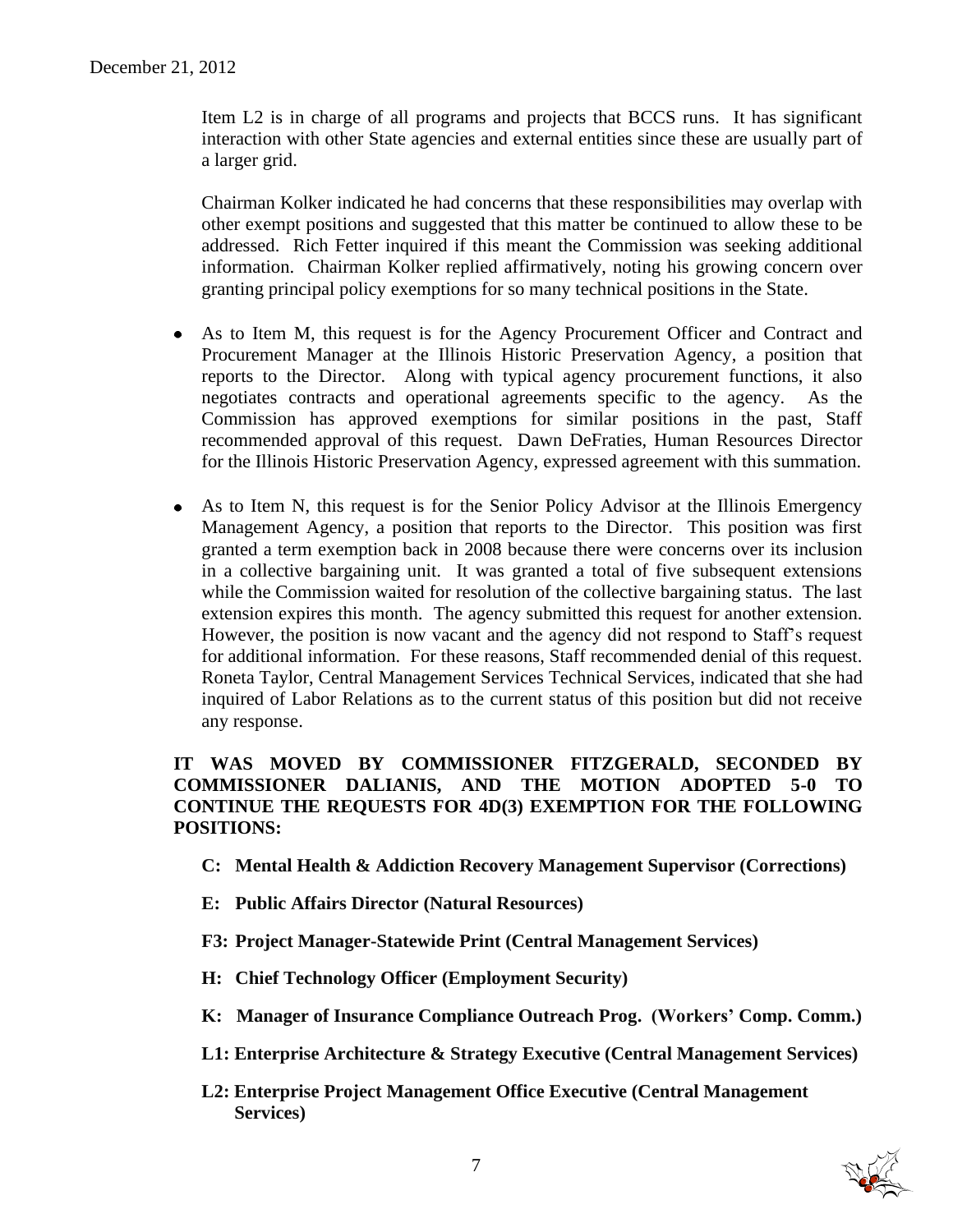**IT WAS MOVED BY COMMISSIONER DALIANIS, SECONDED BY COMMISSIONER KREY, AND THE MOTION ADOPTED 5-0 TO ACCEPT THE WITHDRAWAL OF 4D(3) EXEMPTION REQUEST FOR THE FOLLOWING POSITIONS:**

- **F2: Project Manager, Bureau of Agency Services (Central Management Services)**
- **I: Bureau Chief, Bureau of Expenditure Accounting (Human Services)**

**IT WAS MOVED BY COMMISSIONER DALIANIS, SECONDED BY COMMISSIONER FITZGERALD, AND THE MOTION ADOPTED 5-0 TO DENY THE REQUEST FOR 4D(3) EXEMPTION FOR THE FOLLOWING POSITION:**

**N: Senior Policy Advisor (Emergency Management Agency)**

**IT WAS MOVED BY COMMISSIONER DALIANIS, SECONDED BY COMMISSIONER KREY, AND THE MOTION ADOPTED 5-0 TO GRANT THE REQUEST FOR 4D(3) EXEMPTION FOR THE FOLLOWING POSITIONS:**

- **D1: Assistant Deputy Director of the Bureau of Service Delivery (Employment Security)**
- **D2: Employment Services Program Manager (Employment Security)**
- **D3: Unemployment Insurance Program Manager (Employment Security)**
- **F1: Deputy Director, Bureau of Agency Services (Central Management Services)**
- **F4: I-Cycle/Waste Reduction Manager (Central Management Services)**
- **G1: Deputy Chief of Staff-Cook County (Children & Family Services)**
- **G2: Deputy Chief of Staff-Downstate (Children & Family Services)**
- **J1: Regional Administrator-Aftercare Services-Cook County/Northern (Juvenile Justice)**
- **J2: Regional Administrator-Aftercare Services-Central/Southern (Juvenile Justice)**
- **L3: Chief, Customer Support Division (Central Management Services)**
- **M: Agency Procurement Officer (Historic Preservation Agency)**

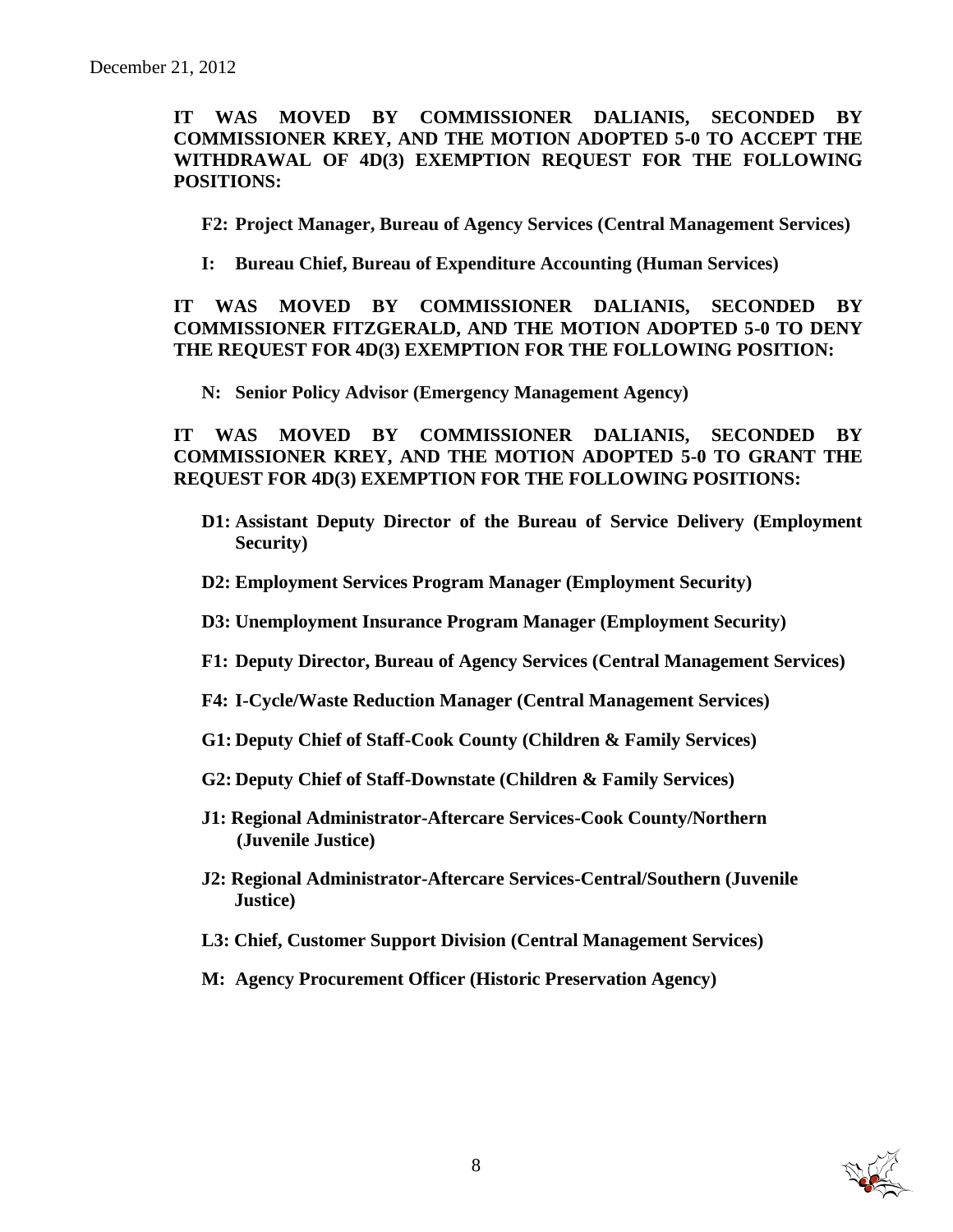# **The following 4d(3) exemption requests were continued on December 21, 2012:**

# **C. Illinois Department of Corrections**

| <b>Position Number</b>  | 40070-29-02-500-00-01                                    |
|-------------------------|----------------------------------------------------------|
| Position Title          | Senior Public Service Administrator                      |
| Bureau/Division         | Programs and Support Services                            |
| <b>Functional Title</b> | Mental Health & Addiction Recovery Management Supervisor |
| Incumbent               | Vacant                                                   |
| Supervisor              | Chief of Programs & Support Services, who reports to the |
|                         | Assistant Director, who in turn reports to the Director  |
| Location                | Will County                                              |

# **E. Illinois Department of Natural Resources**

| <b>Position Number</b>  | $ 40070-12-00-010-00-01$            |
|-------------------------|-------------------------------------|
| <b>Position Title</b>   | Senior Public Service Administrator |
| Bureau/Division         | Office of the Director              |
| <b>Functional Title</b> | <b>Pubic Affairs Director</b>       |
| Incumbent               | Vacant                              |
| Supervisor              | Director                            |
| Location                | <b>Sangamon County</b>              |

# **F3. Illinois Department of Central Management Service**

| <b>Position Number</b>  | 40070-37-01-000-40-01                                                                                                     |
|-------------------------|---------------------------------------------------------------------------------------------------------------------------|
| <b>Position Title</b>   | Senior Public Service Administrator                                                                                       |
| Bureau/Division         | <b>Agency Services</b>                                                                                                    |
| <b>Functional Title</b> | Project Manager-Statewide Print                                                                                           |
| Incumbent               | Vacant                                                                                                                    |
| Supervisor              | Deputy Director, Bureau of Agency Services, who reports to<br>the Assistant Director, who in turn reports to the Director |
| Location                | <b>Sangamon County</b>                                                                                                    |

# **H. Illinois Department of Employment Security**

| <b>Position Number</b>  | 40070-44-30-500-00-01                                 |
|-------------------------|-------------------------------------------------------|
| <b>Position Title</b>   | Senior Public Service Administrator                   |
| Bureau/Division         | <b>Information Services Bureau</b>                    |
| <b>Functional Title</b> | <b>Chief Technology Officer</b>                       |
| Incumbent               | Vacant                                                |
| Supervisor              | Chief Information Officer who reports to the Director |
| Location                | <b>Cook County</b>                                    |

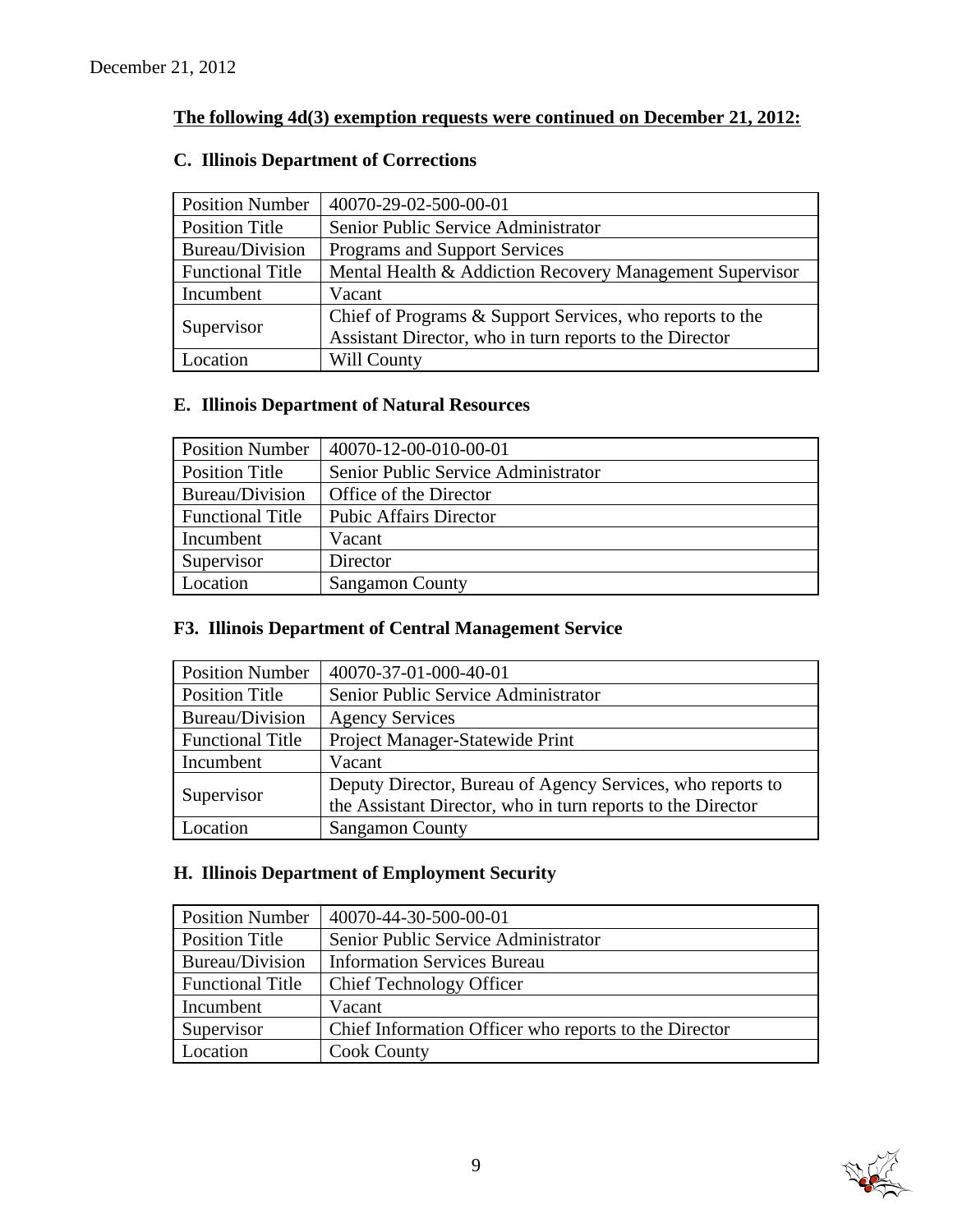| <b>Position Number</b>  | 40070-50-37-011-00-02                                    |
|-------------------------|----------------------------------------------------------|
| <b>Position Title</b>   | Senior Public Service Administrator                      |
| Bureau/Division         | <b>Insurance Compliance</b>                              |
| <b>Functional Title</b> | Manager of Insurance Compliance Outreach Program         |
| Incumbent               | Vacant                                                   |
| Supervisor              | Insurance Compliance Manager who reports to the Chairman |
| Location                | <b>Cook County</b>                                       |

# **K. Illinois Workers' Compensation Commission**

# **L1. Illinois Department of Central Management Services**

| <b>Position Number</b>  | 40070-37-10-000-30-01                                        |
|-------------------------|--------------------------------------------------------------|
| <b>Position Title</b>   | Senior Public Service Administrator                          |
| Bureau/Division         | Enterprise Architecture & Strategy                           |
| <b>Functional Title</b> | Enterprise Architecture & Strategy Executive                 |
| Incumbent               | Vacant                                                       |
|                         | Deputy Director, Bureau of Communications & Computer         |
| Supervisor              | Services, who reports to the Assistant Director, who in turn |
|                         | reports to the Director                                      |
| Location                | <b>Sangamon County</b>                                       |

# **L2. Illinois Department of Central Management Services**

| <b>Position Number</b>  | 40070-37-17-000-00-01                                        |
|-------------------------|--------------------------------------------------------------|
| <b>Position Title</b>   | Senior Public Service Administrator                          |
| Bureau/Division         | <b>Enterprise Project Management Office</b>                  |
| <b>Functional Title</b> | <b>Enterprise Project Management Office Executive</b>        |
| Incumbent               | Vacant                                                       |
|                         | Deputy Director, Bureau of Communications & Computer         |
| Supervisor              | Services, who reports to the Assistant Director, who in turn |
|                         | reports to the Director                                      |
| ocation                 | <b>Cook County</b>                                           |

# **The following 4d(3) exemption requests were withdrawn on December 21, 2012:**

# **F2. Illinois Department of Central Management Services**

| <b>Position Number</b>  | 40070-37-01-000-30-01                                                                                                     |
|-------------------------|---------------------------------------------------------------------------------------------------------------------------|
| Position Title          | Senior Public Service Administrator                                                                                       |
| Bureau/Division         | <b>Agency Services</b>                                                                                                    |
| <b>Functional Title</b> | Project Manager, Bureau of Agency Services                                                                                |
| Incumbent               | Vacant                                                                                                                    |
| Supervisor              | Deputy Director, Bureau of Agency Services, who reports to<br>the Assistant Director, who in turn reports to the Director |
| Location                | <b>Cook County</b>                                                                                                        |

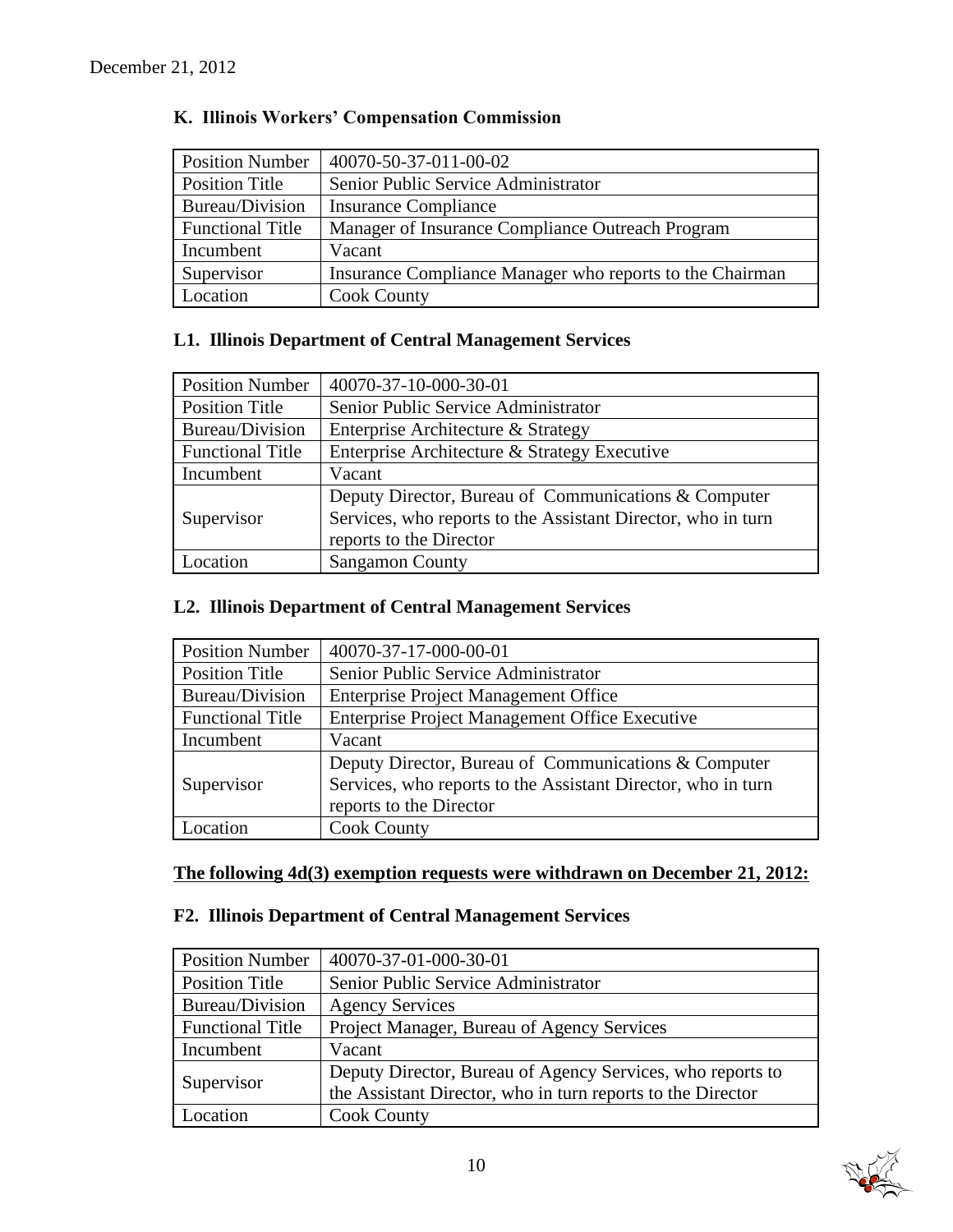| <b>Position Number</b>  | 40070-10-00-420-00-01                                           |
|-------------------------|-----------------------------------------------------------------|
| <b>Position Title</b>   | Senior Public Service Administrator                             |
| Bureau/Division         | <b>Office of Fiscal Services</b>                                |
| <b>Functional Title</b> | Bureau Chief, Bureau of Expenditure Accounting                  |
| Incumbent               | Vacant                                                          |
| Supervisor              | Chief Financial Officer who reports to the Assistant Secretary, |
|                         | who in turn reports to the Secretary                            |
| Location                | <b>Sangamon County</b>                                          |

# **I. Illinois Department of Human Services**

# **The following 4d(3) exemption request was denied on December 21, 2012:**

# **N. Illinois Emergency Management Agency**

| <b>Position Number</b>  | 37015-50-17-040-00-03               |
|-------------------------|-------------------------------------|
| <b>Position Title</b>   | <b>Public Service Administrator</b> |
| Bureau/Division         | Director's Office                   |
| <b>Functional Title</b> | Senior Policy Advisor               |
| Incumbent               | Vacant                              |
| Supervisor              | Director                            |
| Location                | <b>Sangamon County</b>              |

# **The following 4d(3) exemption requests were granted on December 21, 2012:**

# **D1. Illinois Department of Employment Security**

| <b>Position Number</b>  | 40070-44-20-010-00-01                                        |
|-------------------------|--------------------------------------------------------------|
| <b>Position Title</b>   | Senior Public Service Administrator                          |
| Bureau/Division         | <b>Service Delivery</b>                                      |
| <b>Functional Title</b> | Assistant Deputy Director of the Bureau of Service Delivery  |
| Incumbent               | Vacant                                                       |
| Supervisor              | Executive Deputy Director of Service Delivery who reports to |
|                         | the Director                                                 |
| Location                | <b>Cook County</b>                                           |

 $\overline{a}$ 



 $2^2$  This position was granted exemption for a term of six months on June 15, 2012.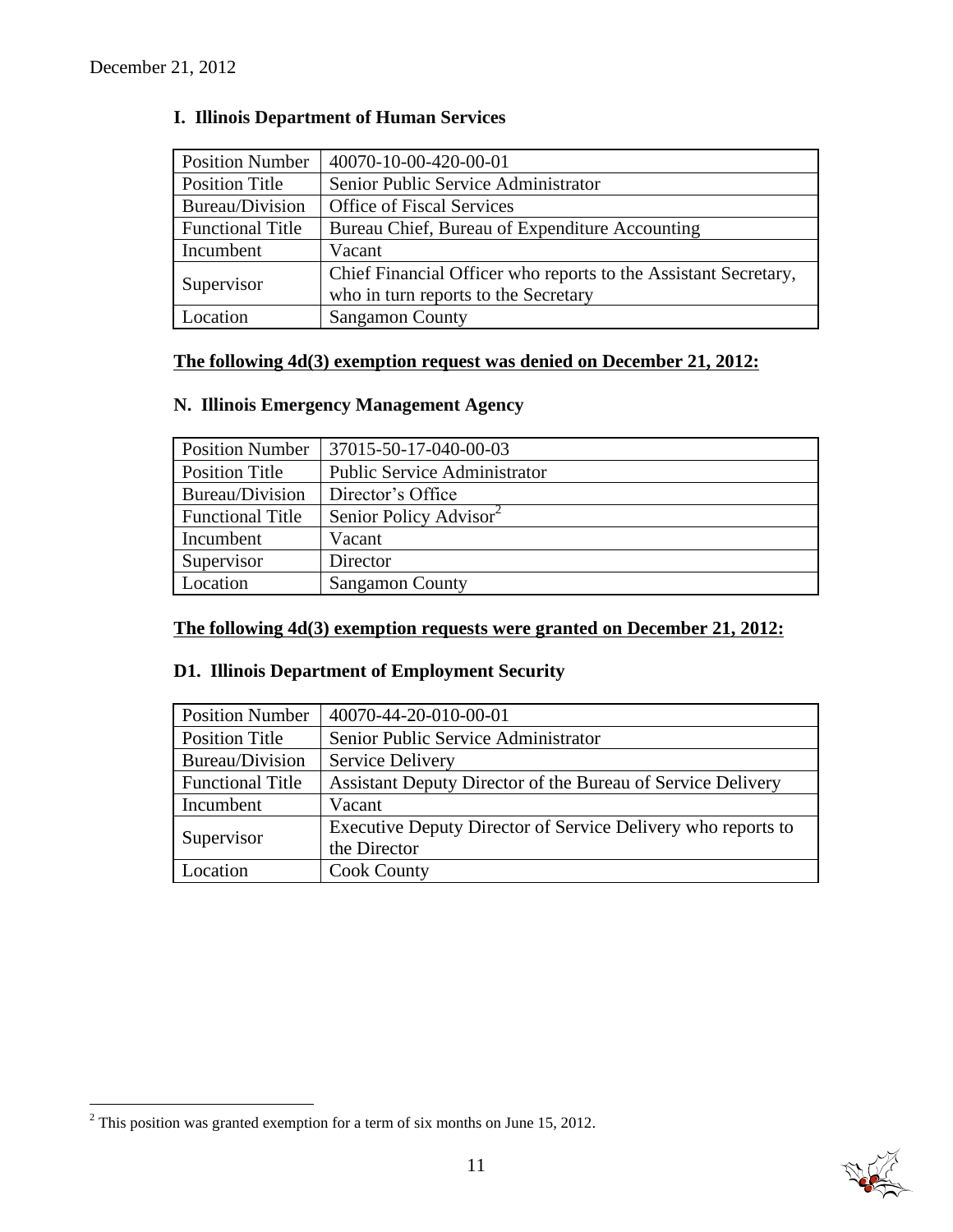| <b>Position Number</b>  | 40070-44-21-000-00-01                                        |  |  |
|-------------------------|--------------------------------------------------------------|--|--|
| <b>Position Title</b>   | Senior Public Service Administrator                          |  |  |
| Bureau/Division         | Service Delivery/Employment Services Program                 |  |  |
| <b>Functional Title</b> | <b>Employment Services Program Manager</b>                   |  |  |
| Incumbent               | <b>Bennett R. Krause</b>                                     |  |  |
| Supervisor              | Executive Deputy Director of Service Delivery who reports to |  |  |
|                         | the Director                                                 |  |  |
| Location                | <b>Sangamon County</b>                                       |  |  |

# **D2. Illinois Department of Employment Security**

# **D3. Illinois Department of Employment Security**

| <b>Position Number</b>  | 40070-44-22-000-00-01                                        |  |  |  |
|-------------------------|--------------------------------------------------------------|--|--|--|
| <b>Position Title</b>   | Senior Public Service Administrator                          |  |  |  |
| Bureau/Division         | Service Delivery/Unemployment Insurance Program              |  |  |  |
| <b>Functional Title</b> | Unemployment Insurance Program Manager                       |  |  |  |
| Incumbent               | Frank G. DeMore                                              |  |  |  |
| Supervisor              | Executive Deputy Director of Service Delivery who reports to |  |  |  |
|                         | the Director                                                 |  |  |  |
| Location                | <b>Cook County</b>                                           |  |  |  |

# **F1. Illinois Department of Central Management Services**

| <b>Position Number</b>  | 40070-37-01-000-00-01                          |
|-------------------------|------------------------------------------------|
| <b>Position Title</b>   | Senior Public Service Administrator            |
| Bureau/Division         | <b>Agency Services</b>                         |
| <b>Functional Title</b> | Deputy Director, Bureau of Agency Services     |
| Incumbent               | Vacant                                         |
| Supervisor              | Assistant Director who reports to the Director |
| Location                | <b>Cook County</b>                             |

# **F4. Illinois Department of Central Management Services**

| <b>Position Number</b>  | 40070-37-01-000-50-01                                       |  |  |  |
|-------------------------|-------------------------------------------------------------|--|--|--|
| <b>Position Title</b>   | Senior Public Service Administrator                         |  |  |  |
| Bureau/Division         | <b>Agency Services</b>                                      |  |  |  |
| <b>Functional Title</b> | <b>I-Cycle/Waste Reduction Manager</b>                      |  |  |  |
| Incumbent               | Vacant                                                      |  |  |  |
| Supervisor              | Deputy Director, Bureau of Agency Services, who reports to  |  |  |  |
|                         | the Assistant Director, who in turn reports to the Director |  |  |  |
| Location                | <b>Sangamon County</b>                                      |  |  |  |

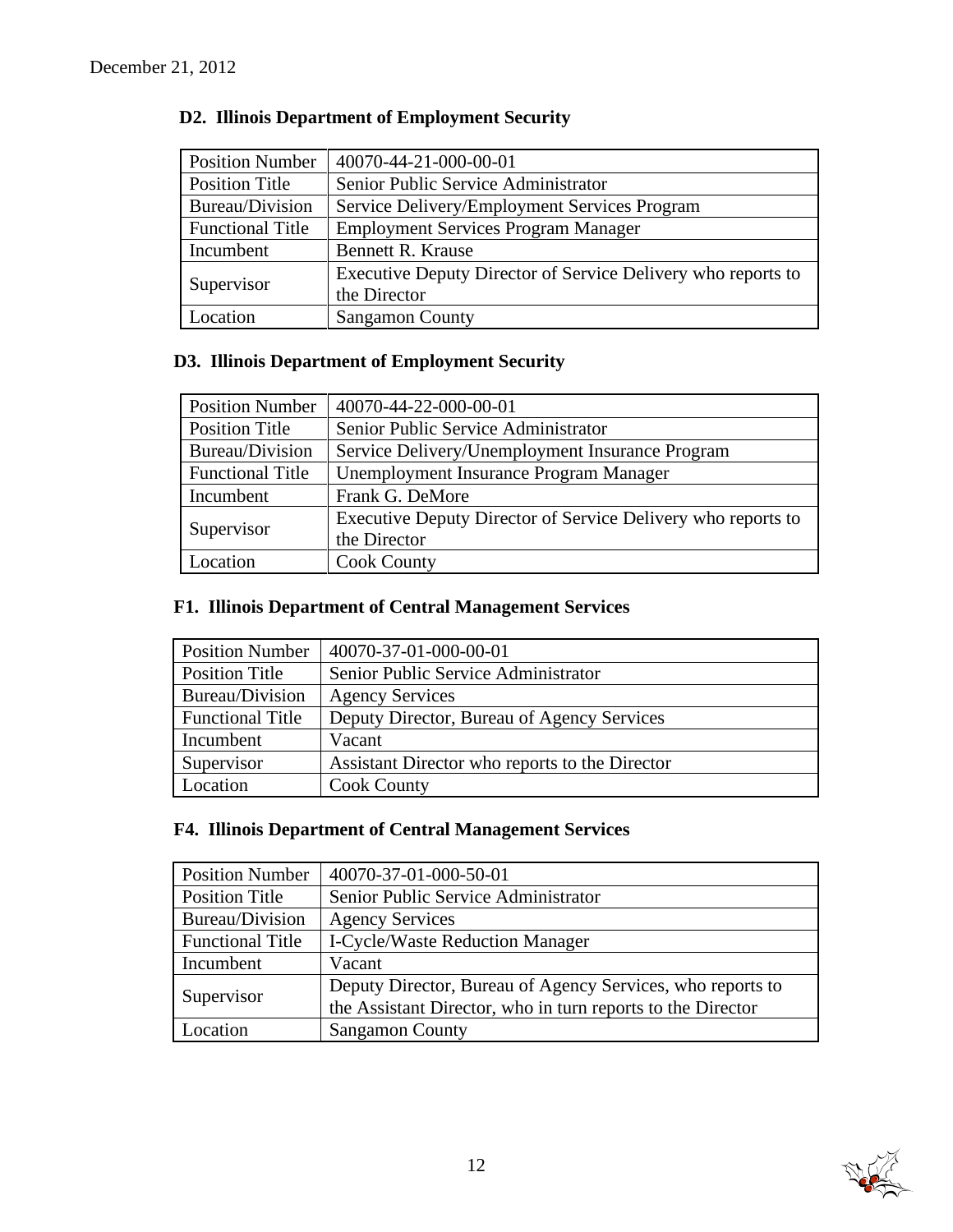| <b>Position Number</b>  | 40070-16-00-220-00-01                      |
|-------------------------|--------------------------------------------|
| Position Title          | Senior Public Service Administrator        |
| Bureau/Division         | Director's Office                          |
| <b>Functional Title</b> | Deputy Chief of Staff-Cook County          |
| Incumbent               | Vacant                                     |
| Supervisor              | Chief of Staff who reports to the Director |
| Location                | <b>Cook County</b>                         |

# **G1. Illinois Department of Children & Family Services**

# **G2. Illinois Department of Children & Family Services**

| <b>Position Number</b>  | $ 40070-16-00-230-00-01$                   |
|-------------------------|--------------------------------------------|
| Position Title          | Senior Public Service Administrator        |
| Bureau/Division         | Director's Office                          |
| <b>Functional Title</b> | Deputy Chief of Staff-Downstate            |
| Incumbent               | Vacant                                     |
| Supervisor              | Chief of Staff who reports to the Director |
| Location                | <b>Rock Island County</b>                  |

# **J1. Illinois Department of Juvenile Justice**

| <b>Position Number</b>  | 40070-27-00-310-00-01                                    |  |  |  |
|-------------------------|----------------------------------------------------------|--|--|--|
| <b>Position Title</b>   | Senior Public Service Administrator                      |  |  |  |
| Bureau/Division         | <b>Aftercare Services</b>                                |  |  |  |
| <b>Functional Title</b> | Regional Administrator-Cook County/Northern Region       |  |  |  |
| Incumbent               | Vacant                                                   |  |  |  |
| Supervisor              | Deputy Director of Aftercare Services who reports to the |  |  |  |
|                         | Director                                                 |  |  |  |
| Location                | <b>Cook County</b>                                       |  |  |  |

# **J2. Illinois Department of Juvenile Justice**

| <b>Position Number</b>  | 40070-27-00-320-00-01                                    |  |  |  |
|-------------------------|----------------------------------------------------------|--|--|--|
| <b>Position Title</b>   | Senior Public Service Administrator                      |  |  |  |
| Bureau/Division         | <b>Aftercare Services</b>                                |  |  |  |
| <b>Functional Title</b> | Regional Administrator-Central/Southern Region           |  |  |  |
| Incumbent               | Vacant                                                   |  |  |  |
| Supervisor              | Deputy Director of Aftercare Services who reports to the |  |  |  |
|                         | Director                                                 |  |  |  |
| Location                | <b>Sangamon County</b>                                   |  |  |  |

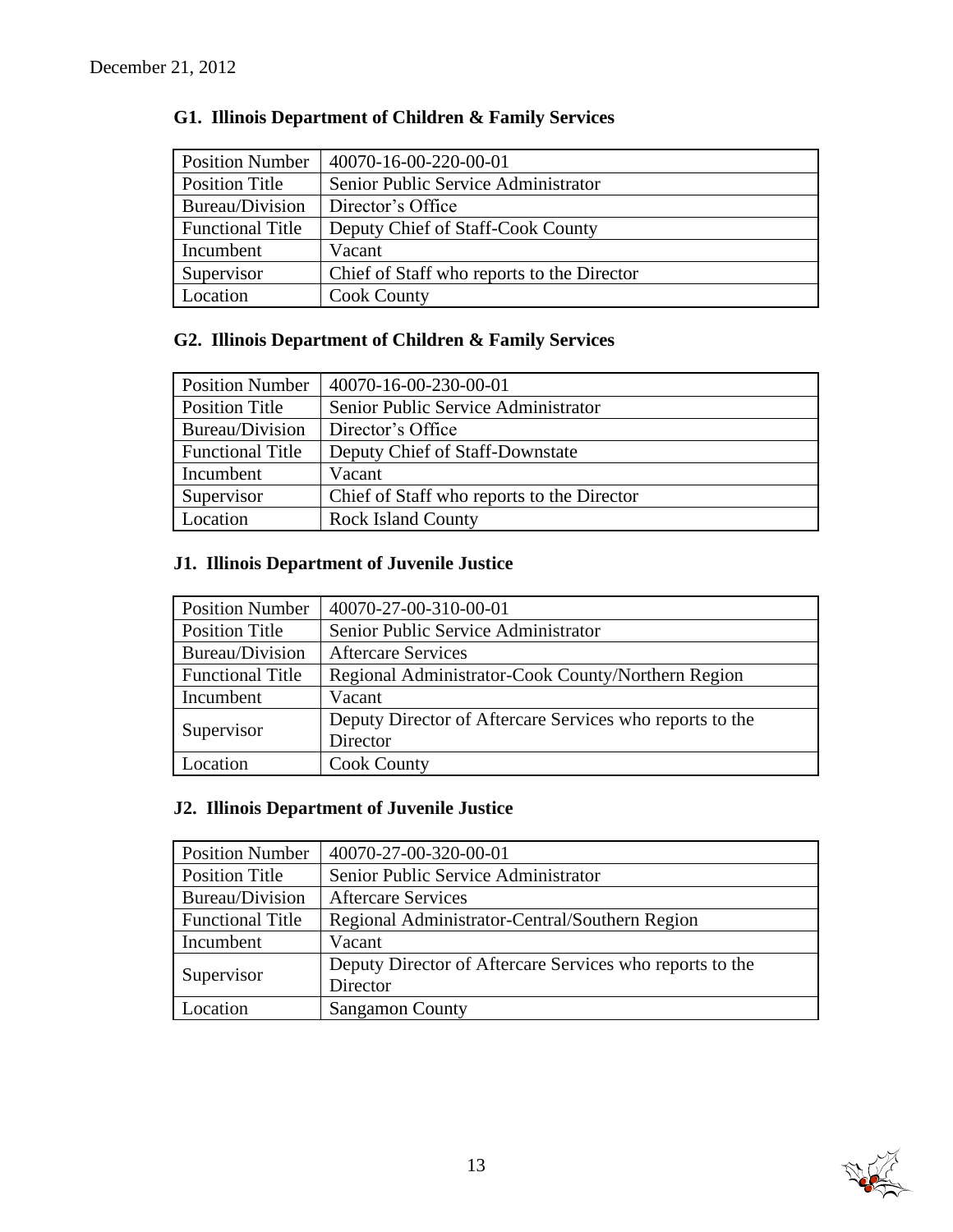| <b>Position Number</b>  | 40070-37-18-000-00-01                                        |  |  |
|-------------------------|--------------------------------------------------------------|--|--|
| <b>Position Title</b>   | Senior Public Service Administrator                          |  |  |
| Bureau/Division         | <b>Customer Support Division</b>                             |  |  |
| <b>Functional Title</b> | Chief, Customer Support Division                             |  |  |
| Incumbent               | Vacant                                                       |  |  |
|                         | Deputy Director, Bureau of Communications & Computer         |  |  |
| Supervisor              | Services, who reports to the Assistant Director, who in turn |  |  |
|                         | reports to the Director                                      |  |  |
| Location                | <b>Sangamon County</b>                                       |  |  |

#### **L3. Illinois Department of Central Management Services**

#### **M. Illinois Historic Preservation Agency**

| <b>Position Number</b>  | 40070-48-00-600-00-01               |
|-------------------------|-------------------------------------|
| Position Title          | Senior Public Service Administrator |
| Bureau/Division         | Director's Office                   |
| <b>Functional Title</b> | <b>Agency Procurement Officer</b>   |
| Incumbent               | Vacant                              |
| Supervisor              | Director                            |
| Location                | <b>Sangamon County</b>              |

# VI. CLASS SPECIFICATIONS

• None Submitted

**IT WAS MOVED BY CHAIRMAN KOLKER, SECONDED BY COMMISSIONER DALIANIS, AND THE MOTION ADOPTED 5-0 TO DISAPPROVE ANY CLASS SPECIFICATIONS RECEIVED BY THE COMMISSION NOT CONTAINED IN THIS REPORT TO ALLOW ADEQUATE STUDY.** 

# VII. MOTION TO CLOSE A PORTION OF THE MEETING

**IT WAS MOVED BY COMMISSIONER DALIANIS, SECONDED BY COMMISSIONER KREY, AND BY ROLL CALL VOTE THE MOTION ADOPTED 5- 0 TO CLOSE A PORTION OF THE MEETING PURSUANT TO SUBSECTIONS 2(c)(1), 2(c)(4), 2(c)(5), AND 2(c)(11) OF THE OPEN MEETINGS ACT.**

| KOLKER          | YES. | <b>CUMMINGS</b>       | <b>YES</b> |
|-----------------|------|-----------------------|------------|
| <b>DALIANIS</b> | YES- | <b>FITZGERALD YES</b> |            |
| <b>KREY</b>     | YES- |                       |            |

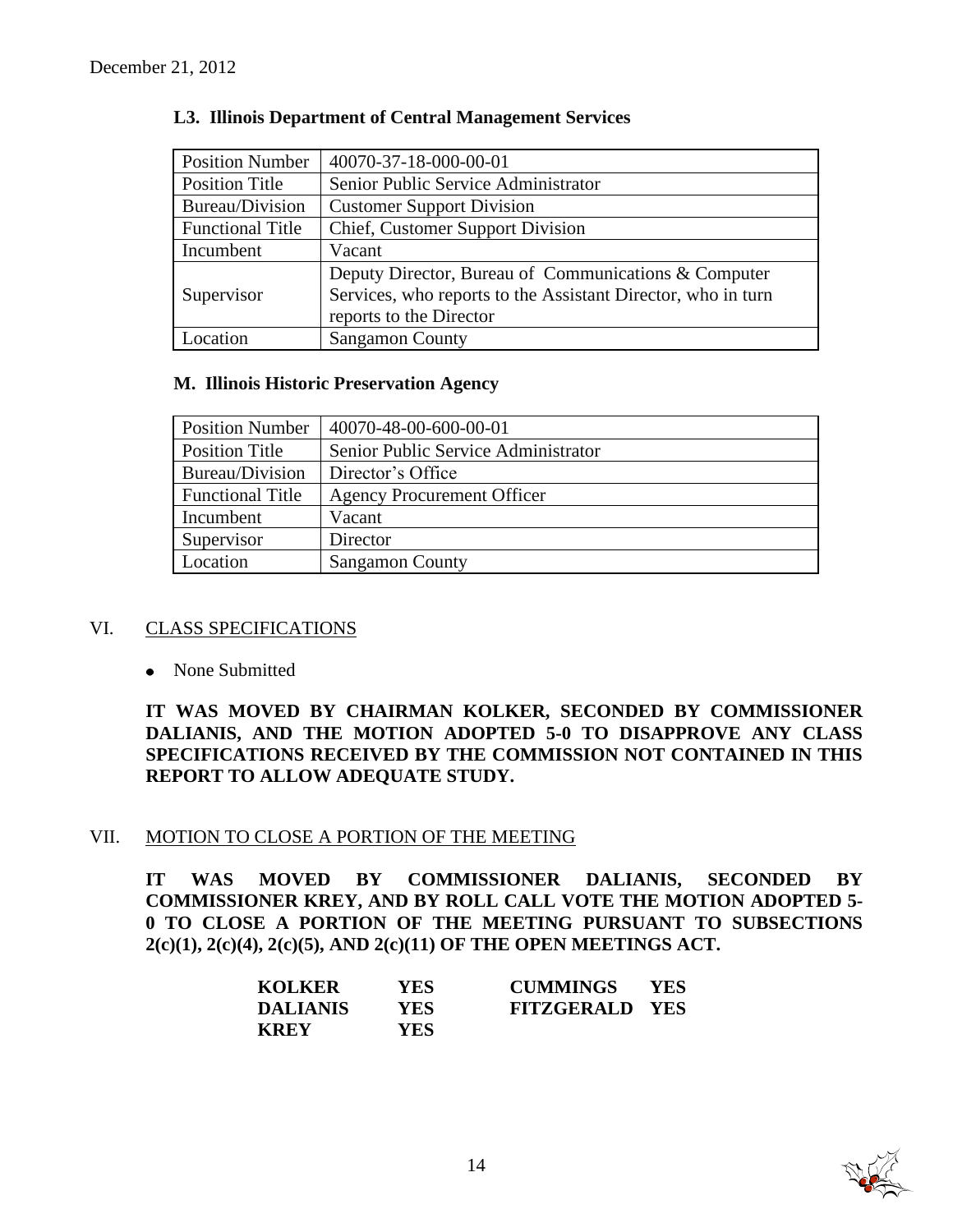#### VIII. RECONVENE THE OPEN MEETING

Upon due and proper notice the regular open meeting of the Illinois Civil Service Commission was reconvened at 160 North LaSalle Street, Suite S-901, Chicago, Illinois at 11:55 a.m.

#### PRESENT

Chris Kolker, Chairman (by telephone); Anita M. Cummings, Ares G. Dalianis, Garrett P. FitzGerald, and Susan Moylan Krey, Commissioners; Daniel Stralka, Executive Director; and Andrew Barris, Assistant Executive Director (by telephone).

#### IX. NON-MERIT APPOINTMENT REPORT

The Personnel Code permits non-merit appointments for a limited period of time, i.e., emergency appointments shall not exceed 60 days and shall not be renewed, and positions shall not be filled on a temporary or provisional basis for more than six months out of any twelve-month period. Consecutive non-merit appointments are not violative of the Code; however, they do present a possible evasion of merit principles and should be monitored. Set forth below is the number of consecutive non-merit appointments made by each department. These statistics are from the Illinois Department of Central Management Services' Consecutive Non-Merit Report.

| Agency                                |    | $10/31/12$ 11/30/12 | 11/30/11 |
|---------------------------------------|----|---------------------|----------|
| Aging                                 |    |                     |          |
| Agriculture                           |    |                     | 3        |
| <b>Central Management Services</b>    |    | $\overline{2}$      |          |
| <b>Children and Family Services</b>   |    | 5                   |          |
| <b>Employment Security</b>            |    | O                   |          |
| <b>Healthcare and Family Services</b> |    | 5                   |          |
| <b>Historic Preservation Agency</b>   |    |                     |          |
| <b>Human Services</b>                 | 3  | $\overline{2}$      |          |
| <b>Natural Resources</b>              | 10 | $\mathfrak{D}$      | 13       |
| Property Tax Appeal Board             |    |                     |          |
| Revenue                               |    | 3                   |          |
| Transportation                        | 10 |                     |          |
| Veterans' Affairs                     |    |                     |          |
| Totals                                | 43 | 24                  | 39       |

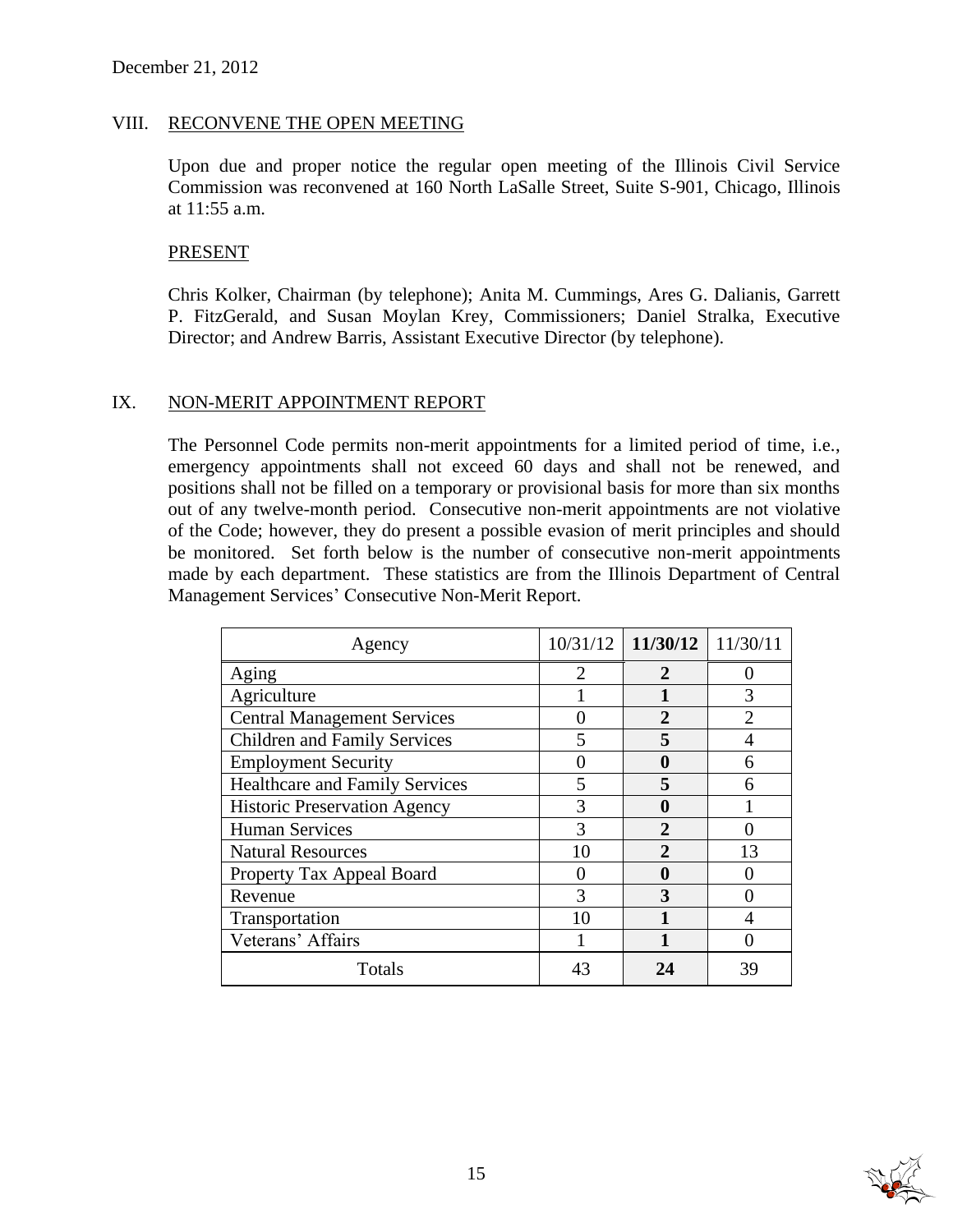#### X. PUBLICLY ANNOUNCED DECISIONS RESULTING FROM APPEALS

#### **DA-8-13**

| Employee    | Laverne F. Lloyd      | Appeal Date          | 09/04/12                    |
|-------------|-----------------------|----------------------|-----------------------------|
| Agency      | <b>Human Services</b> | <b>Decision Date</b> | 12/07/12                    |
| Appeal Type | Discharge             | Proposal for         | Appeal granted; employee to |
| <b>ALJ</b>  | Daniel Stralka        | Decision             | be reinstated.              |

**IT WAS MOVED BY COMMISSIONER CUMMINGS, SECONDED BY COMMISSIONER DALIANIS, AND BY ROLL CALL VOTE OF 5-0 THE MOTION ADOPTED TO AFFIRM AND ADOPT THE ADMINISTRATIVE LAW JUDGE'S PROPOSAL FOR DECISION THAT THE WRITTEN CHARGES FOR DISCHARGE HAVE NOT BEEN PROVEN SO THE DISCHARGE IS SET ASIDE IN WHOLE AND LAVERNE F. LLOYD IS TO BE REINSTATED TO HER POSITION OF MENTAL HEALTH TECHNICIAN I WITH THE ILLINOIS DEPARTMENT OF HUMAN SERVICES.** 

| <b>KOLKER</b>   | YES. | <b>CUMMINGS</b>       | <b>YES</b> |
|-----------------|------|-----------------------|------------|
| <b>DALIANIS</b> | YES. | <b>FITZGERALD YES</b> |            |
| <b>KREY</b>     | YES  |                       |            |

#### **RV-21-08**

 $\overline{a}$ 

| Employee    | Gregory D. Douglas                                       | <b>Appeal Date</b>                    | 12/03/07       |
|-------------|----------------------------------------------------------|---------------------------------------|----------------|
| Agency      | <b>Central Management Services</b><br>and other agencies | <b>Decision Date</b>                  | $09/20/12^3$   |
| Appeal Type | <b>Rule Violation</b>                                    | ALJ                                   | Daniel Stralka |
| Issue(s)    | Failure to be interviewed for<br>posted promotions       | Proposal for Decision   No violation. |                |

**IT WAS MOVED BY COMMISSIONER DALIANIS, SECONDED BY COMMISSIONER KREY, AND BY ROLL CALL VOTE OF 5-0 THE MOTION ADOPTED TO AFFIRM, MODIFY, AND ADOPT THE ADMINISTRATIVE LAW JUDGE'S PROPOSAL FOR DECISION. IT WAS AFFIRMED THAT THE PETITIONER HAS NOT PROVEN BY A PREPONDERANCE OF THE EVIDENCE THAT A VIOLATION OF THE PERSONNEL CODE OR PERSONNEL RULES OCCURRED AS ALLEGED. THE PROPOSAL FOR DECISION IS MODIFIED TO STRIKE ANY REFERENCE TO SECTION 1.141 OF THE RULES OF THE CIVIL SERVICE COMMISSION AND THE COMMISSION'S LACK OF ENFORCEMENT AUTHORITY OVER PROVISIONS OF COLLECTIVE BARGAINING AGREEMENTS. SECTION 10** 

<sup>3</sup> The proposal for decision was dated September 20, 2012. Douglas requested additional time to file his response to the proposal for decision. An extension of time was granted to December 14, 2012.

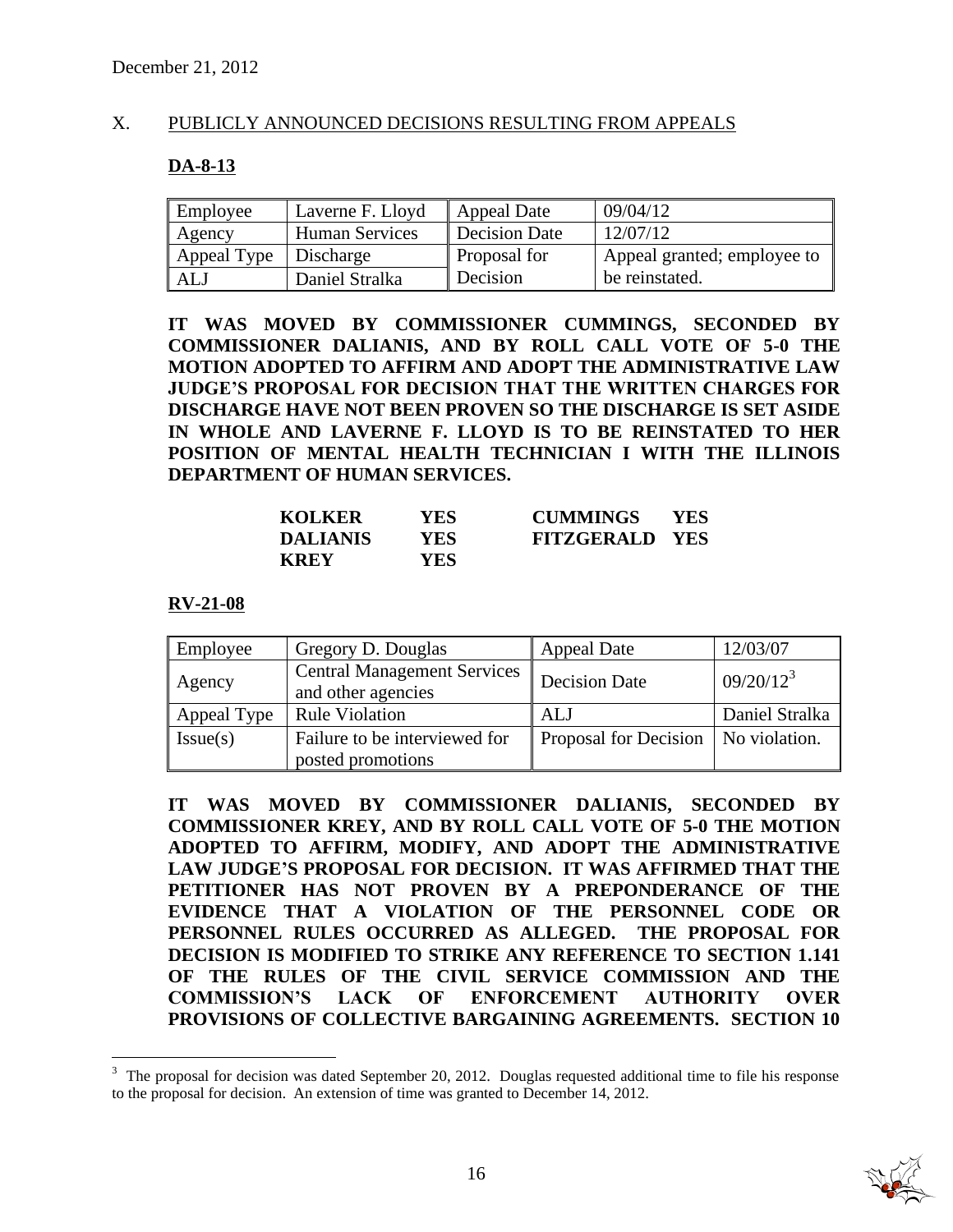**OF THE PERSONNEL CODE LIMITS THE COMMISSION'S REMEDIAL AUTHORITY IN RULE VIOLATION APPEALS TO VIOLATIONS OF "THIS ACT," A CLEAR REFERENCE TO THE PERSONNEL CODE AND THE OTHER JURISDICTIONS THAT DERIVE FROM IT. THE PUBLIC SECTOR COLLECTIVE BARGAINING AGREEMENT THAT THE PETITIONER INSISTENTLY REFERENCED THROUGHOUT THESE PROCEEDINGS ORIGINATED FROM ANOTHER ACT, THE ILLINOIS PUBLIC LABOR RELATIONS ACT. SINCE IT DOES NOT DERIVE FROM THE PERSONNEL CODE, FOR PURPOSES OF THIS RULE VIOLATION APPEAL, THERE WAS NO NEED FOR IT TO BE CONSIDERED OR REFERENCED IN ANY WAY, SHAPE OR FORM.**

| <b>KOLKER</b>   | YES.       | <b>CUMMINGS</b>       | <b>YES</b> |
|-----------------|------------|-----------------------|------------|
| <b>DALIANIS</b> | YES.       | <b>FITZGERALD YES</b> |            |
| <b>KREY</b>     | <b>YES</b> |                       |            |

**RV-21-12**

| Employee    | Michael P. Marshall                 | <b>Appeal Date</b>   | 09/21/11             |
|-------------|-------------------------------------|----------------------|----------------------|
| Agency      | Healthcare & Family Services        | <b>Decision Date</b> | 11/27/12             |
| Appeal Type | <b>Rule Violation</b>               | <b>ALJ</b>           | <b>Andrew Barris</b> |
| Issue(s)    | Violation of Section 301.170 of the | Proposal for         | No violation.        |
|             | <b>Personnel Rules and Sections</b> | Decision             |                      |
|             | 310.20, 310.80, 310.90 & 310.100    |                      |                      |
|             | of Pay Plan                         |                      |                      |

**IT WAS MOVED BY COMMISSIONER KREY, SECONDED BY COMMISSIONER DALIANIS, AND BY ROLL CALL VOTE OF 5-0 THE MOTION ADOPTED TO MODIFY AND ADOPT THE ADMINISTRATIVE LAW JUDGE'S PROPOSALS FOR DECISION. THE PETITIONER HAS PROVEN BY A PREPONDERANCE OF THE EVIDENCE THAT A REDUCTION OF HIS SALARY FROM \$3,800 TO \$3,229 PER MONTH WAS IN VIOLATION OF THE PERSONNEL RULES AND PAY PLAN. THE EVIDENCE INDICATES THAT MARSHALL WAS OFFERED A SALARY OF \$3,800 BY THE DEPARTMENT OF HEALTHCARE AND FAMILY SERVICES. HE ACCEPTED THE OFFER, HE DETRIMENTALLY RELIED UPON THE SALARY AMOUNT WHEN HE ACCEPTED THE OFFER, AND HE WAS PAID THAT SALARY WHILE WORKING IN THE POSITION. A REDUCTION OF MARSHALL'S SALARY IN THIS CASE IS NEITHER CONSISTENT WITH LAW NOR DOES IT ASSIST IN THE ADMINISTRATION OF GOOD PERSONNEL PRACTICES FOR THE STATE OF ILLINOIS UNDER SECTION 301.170 OF THE PERSONNEL RULES. IN ADDITION, IT IS NEITHER EQUITABLE NOR IN THE "BEST INTEREST" OF HEALTHCARE AND FAMILY SERVICES AND THE STATE OF ILLINOIS UNDER SECTION 310.90(e) OF THE PAY PLAN TO REDUCE MARSHALL'S SALARY IN THIS CASE. MOREOVER, MARSHALL'S LAST SALARY AT THE DEPARTMENT OF REVENUE WAS NOT APPROVED BY THE** 

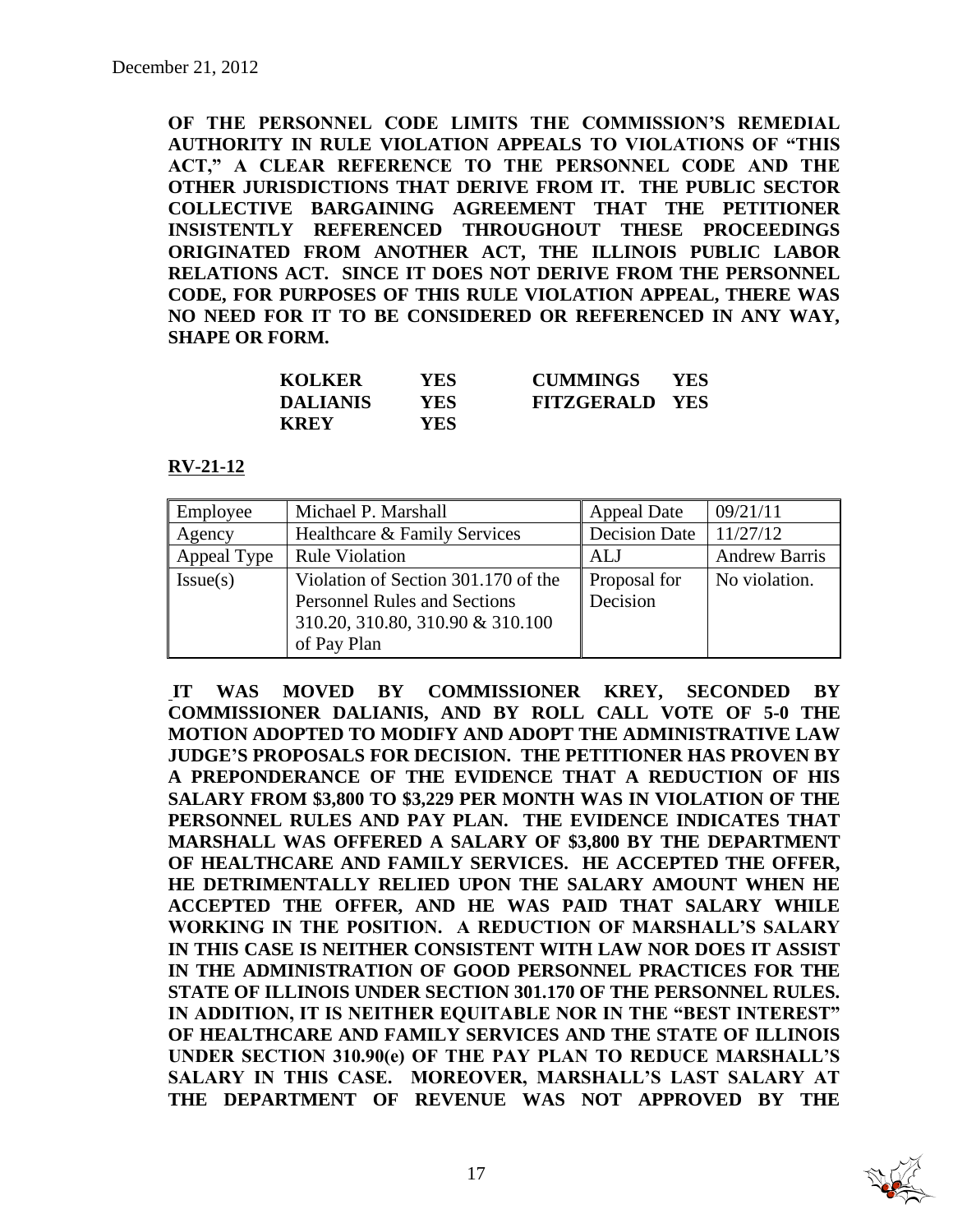**DIRECTOR OF CENTRAL MANAGEMENT SERVICES UNTIL AFTER MARSHALL LEFT REVENUE FOR HEALTHCARE AND FAMILY SERVICES ON FEBRUARY 1, 2011. THEREFORE, THE LAST EFFECTIVE SALARY UPON WHICH MARSHALL'S HEALTHCARE AND FAMILY SERVICES SALARY SHOULD BE BASED WAS THE SALARY HE RECEIVED AT THE SPRINGFIELD POLICE DEPARTMENT IN 2009 IN THE AMOUNT OF \$3,878 PER MONTH AS ACCURATELY ENTERED ON HIS CMS-100 RELIED UPON BY THE AGENCY IN MAKING ITS HIRING AND STARTING SALARY DETERMINATION AT HEALTHCARE AND FAMILY SERVICES. ALTHOUGH THERE IS NO EVIDENCE OF A RULE ESTABLISHING A SPECIFIC TIME FRAME IN WHICH HEALTHCARE AND FAMILY SERVICES AND THE DIRECTOR OF CENTRAL MANAGEMENT SERVICES HAVE TO APPROVE A SALARY OR SALARY CHANGE, SECTION 310.20 AT LEAST REQUIRES THAT CHANGES "AFFECTING EMPLOYEE PAY" BE SUBMITTED "PROMPTLY." IN THIS CASE, CENTRAL MANAGEMENT SERVICES' APPROVAL OF MARSHALL'S REVENUE SALARY OCCURRED (APRIL 28, 2011) ALMOST FOUR MONTHS AFTER HE STARTED AT REVENUE (JANUARY 3, 2011) AND ALMOST THREE MONTHS AFTER HE LEFT REVENUE AND BEGAN WORK AT HEALTHCARE AND FAMILY SERVICES (FEBRUARY 1, 2011). CENTRAL MANAGEMENT SERVICES' APPROVAL OF THE CHANGE IN MARSHALL'S SALARY AT HEALTHCARE AND FAMILY SERVICES FROM \$3,800 TO \$3,229 PER MONTH OCCURRED (APRIL 28, 2011) ALMOST THREE MONTHS AFTER HE BEGAN EMPLOYMENT AT HEALTHCARE AND FAMILY SERVICES (FEBRUARY 1, 2011). FOR THESE REASONS, THE CHANGE TO MARSHALL'S SALARY AT HEALTHCARE AND FAMILY SERVICES WAS NOT SUBMITTED "PROMPTLY" AS REQUIRED BY SECTION 310.20 OF THE PAY PLAN. THE AGENCY IS DIRECTED TO COME INTO COMPLIANCE WITH SECTION 301.170 OF THE PERSONNEL RULES AND SECTIONS 310.20 AND 310.90(e) OF THE PAY PLAN BY RESTORING MARSHALL'S SALARY AS IF THE CHANGE IN SALARY DID NOT OCCUR AS APPROVED BY THE DIRECTOR OF CENTRAL MANAGEMENT SERVICES ON APRIL 28, 2011.**

| <b>KOLKER</b> | YES        | <b>CUMMINGS</b>       | <b>YES</b> |
|---------------|------------|-----------------------|------------|
| DALIANIS      | <b>YES</b> | <b>FITZGERALD YES</b> |            |
| <b>KREY</b>   | YES.       |                       |            |

# XI. REVIEW OF CLOSED MEETING MINUTES PURSUANT TO OPEN MEETINGS ACT

Assistant Executive Director Barris reported that after review of the Minutes, the need for confidentiality still exists as to all those Minutes. Commissioner Dalianis inquired into the process of the review and Assistant Executive Andrew Barris explained that he reviewed the agendas and minutes of the last six months and, combined with the fact that there were no public requests for disclosure, there did not appear to be a need to remove their confidentiality.